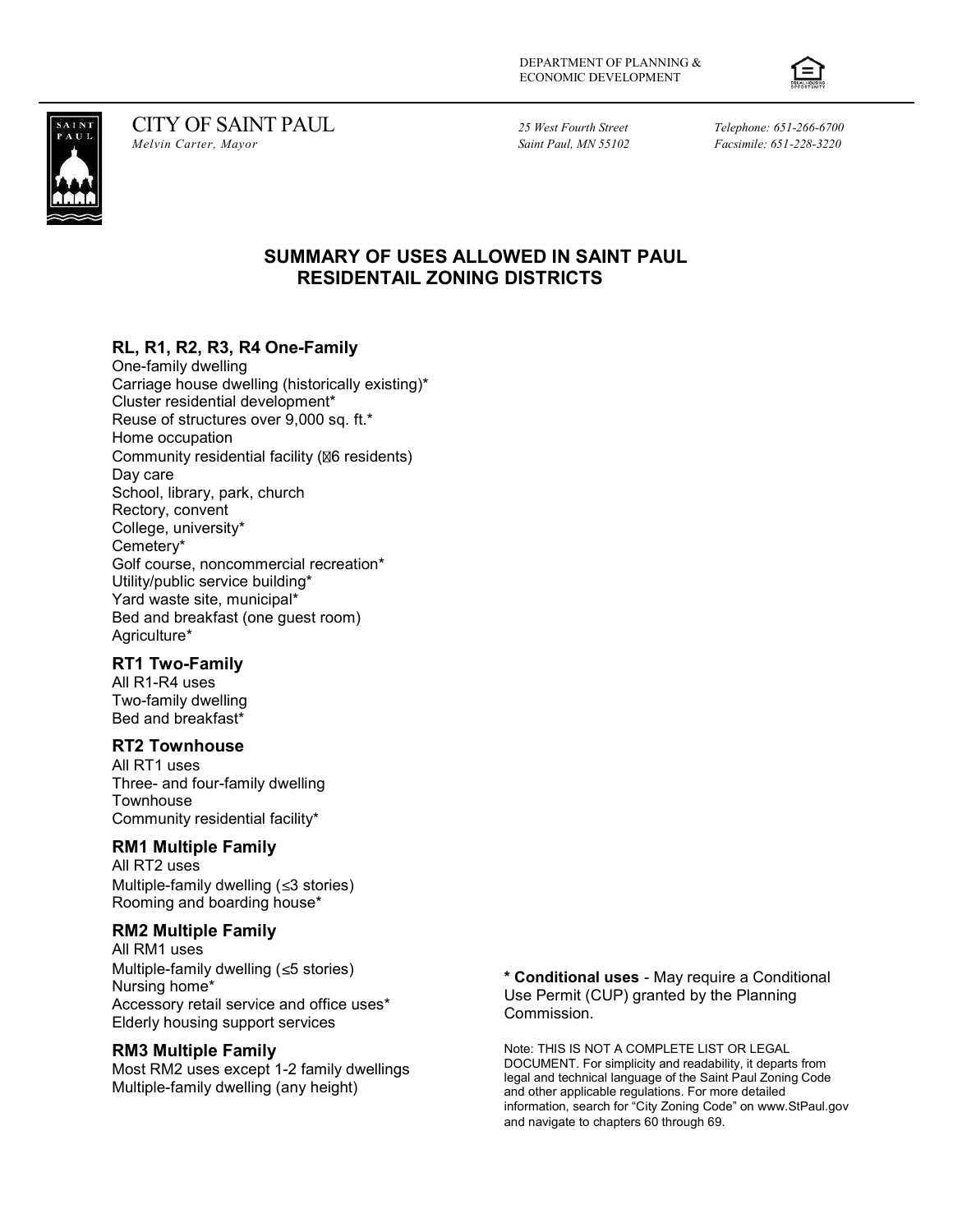### DIMENSIONAL STANDARDS FOR RESIDENTAIL ZONING DISTRICTS [Sec. 66.231]

Table 66.231, Residential District Dimensional Standards, sets forth density and dimensional standards that are specific to residential districts. These standards are in addition to the provisions of chapter 63, regulations of general applicability.

| <b>Zoning District</b>            | <b>Lot Size Minimum</b><br>(per unit) |                        | <b>Height Maximum</b> |          | <b>Yard Setbacks Minimum</b><br>(feet) |             |      |
|-----------------------------------|---------------------------------------|------------------------|-----------------------|----------|----------------------------------------|-------------|------|
|                                   | Area<br>(sq.fit.)(b)                  | <b>Width</b><br>(feet) | <b>Stories</b>        | Feet     | <b>Front</b>                           | <b>Side</b> | Rear |
| <b>RL</b> one-family large<br>lot | 21,780 (d)                            | 80                     | 3                     | 30       | 30 <sub>(g)</sub>                      | 10          | 25   |
| R1 one-family                     | 9,600(e)                              | 80                     | 3                     | 30(1)    | 30 <sub>(g)</sub>                      | 10          | 25   |
| R <sub>2</sub> one-family         | 7,200                                 | 60                     | 3                     | 30(1)    | 25(g)                                  | 8(h)        | 25   |
| R <sub>3</sub> one-family         | 6,000                                 | 50                     | 3                     | 30(1)    | 25(g)                                  | 6(h)        | 25   |
| R4 one family                     | 5,000                                 | 40                     | 3                     | 30(1)    | 25(g)                                  | 4(h)        | 25   |
| RT1 two-family (a)                | 3,000(f)                              | 25                     | 3                     | 40       | 25(9)                                  | 9           | 25   |
| RT2 townhouse (a)                 | $2,500$ (c), (f)                      | 20                     | 3                     | 40       | 25(g)                                  | 9(i)        | 25   |
| RM1 multiple-family<br>(a)        | $2,000$ (c), (f)                      | n/a                    | 3                     | 40       | 25(g)                                  | 9(i)        | 25   |
| <b>RM2 multiple-family</b><br>(a) | $1,500$ (c), (f),<br>(k)              | n/a                    | 5(k)                  | 50 $(k)$ | 25(g)                                  | 9(i)        | 25   |
| RM3 multiple-family               | 800(c)                                | n/a                    | no max.               | no max.  | 25(g)                                  | 9 (i), (j)  | 25   |

n/a - not applicable

Notes to table 66.231, residential district dimensional standards:

- a) R4 one-family district dimensional standards shall apply when one-family dwellings are erected in less restrictive residential districts. RT1 two-family district dimensional standards shall apply when two-family dwellings are erected in less restrictive residential districts.
- b) In calculating the area of a lot that adjoins a dedicated public alley, for the purpose of applying lot area and density requirements, one-half the width of such alley adjoining the lot shall be considered as part of the lot.
- c) No multiple-family dwelling shall be built, nor shall additional dwelling units be added to an existing building to create three (3) or more dwelling units, on a lot that is less than nine thousand (9,000) square feet in area.

In calculating the area of a lot for the purpose of applying the minimum lot area per unit requirement, the lot area figure may be increased by three hundred (300) square feet for each parking space (up to two (2) parking spaces per unit) within a multiple-family structure or otherwise completely underground. Parking spaces within an above-ground parking structure, except for the top level, may also be used for this lot area bonus. The maximum number of units possible on a lot using this lot area bonus can be calculated using the formula  $X = L$  ÷  $(A - 600)$ , where X = maximum units allowed, L = lot area in square feet, and A = required lot area per unit in square feet. A site plan showing parking layout and dimensions shall be required when applying for this lot area bonus.

d) A larger lot may be required depending on how much square footage is actually needed to properly site and install an individual sewage treatment system.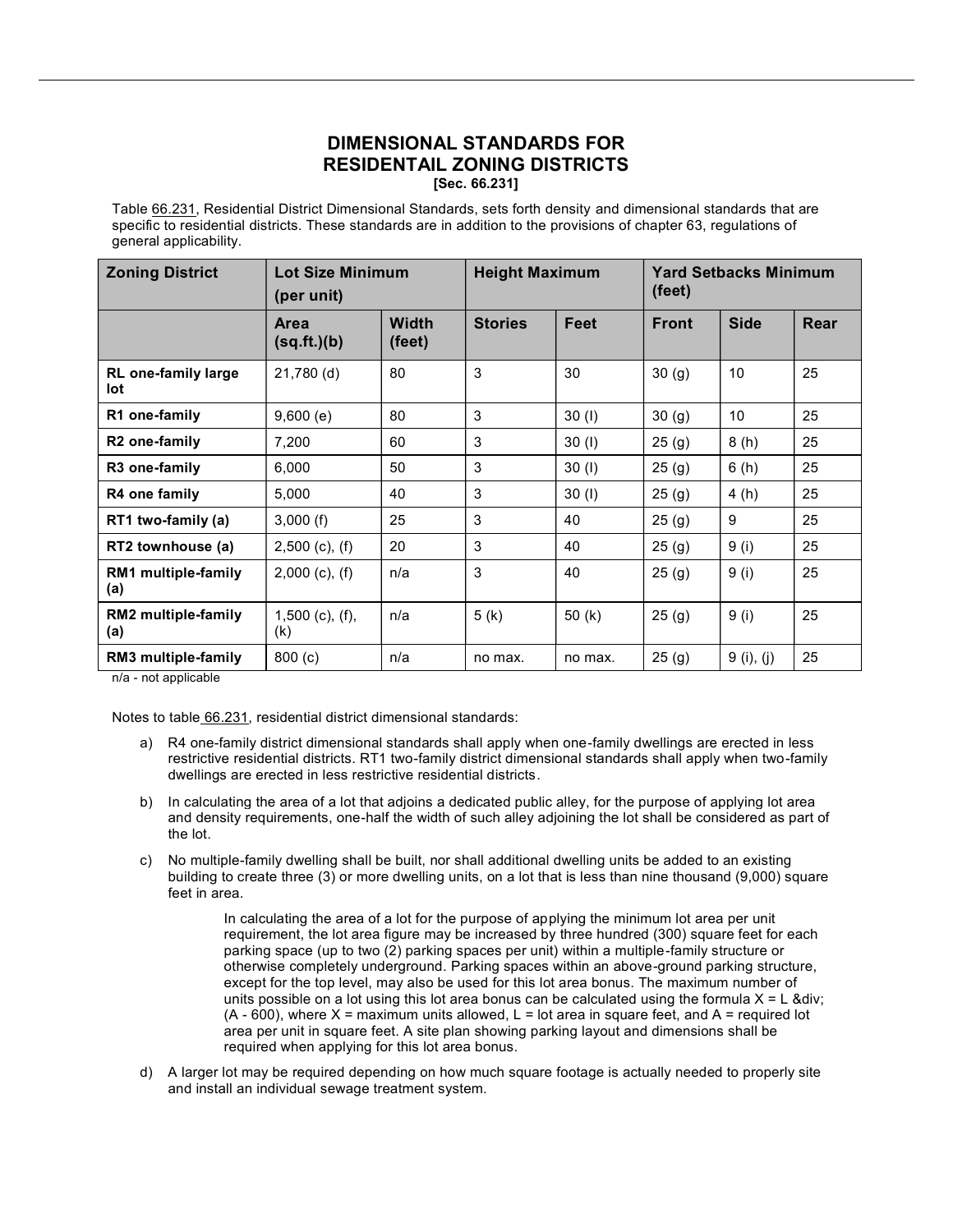- e) Where over half of the lot has slopes of twelve (12) percent or greater, the minimum lot size shall be fifteen thousand (15,000) square feet. When determining lot size, the slope shall be that in existence prior to any grading or filling. Alterations shall not be allowed that will lower the slope from twelve (12) percent or greater to less than twelve (12) percent prior to the creation of new lots.
- f) If townhouses are developed on parcels where only the land immediately beneath each dwelling unit constitutes an individually described lot and all other land required for yards, other open space, parking, and other necessary land as required by this code constitutes "common" properties, jointly owned by the owners of the described lots beneath each dwelling unit, the minimum size lot per unit shall be applied to the entire parcel.
- g) Where at least fifty (50) percent of the front footage of any block is built up with principal structures, the minimum front yard setback for new structures shall be the average setback of the existing structures, or if the block average is more than the minimum required front setback listed in the dimensional standard table, it shall be the setback requirement in the district plus half the amount the average setback is greater than the setback requirement in the table. Existing structures set back twenty (20) percent more or less than the average shall be discounted from the formula.
- h) For permitted and conditional principal uses allowed in residential districts other than residential uses, the side yard setback shall be a minimum of nine (9) feet.
- i) Side yards are required only for dwelling units on the ends of townhouse structures. When two (2) or more one-family, two-family, or townhouse structures are constructed on a single parcel, there shall be a distance of at least twelve (12) feet between principal buildings. When two (2) or more multifamily buildings are constructed on a single parcel, there shall be a distance of at least eighteen (18) feet between principal buildings.
- j) For portions of a building over fifty (50) feet in height, the minimum side yard setback shall be twentyfive (25) feet or nine (9) feet plus one-half the building height over fifty (50) feet, whichever is less.
- k) For property along Grand Avenue between Fairview Avenue and Cretin Avenue, between lines defined by the parallel alleys immediately north and south of Grand Avenue:
	- 1. Building height shall be limited to four (4) stories and forty (40) feet;
	- 2. The minimum lot size for units with three (3) bedrooms shall be one thousand seven hundred (1,700) square feet per unit, and the minimum lot size for units with four (4) or more bedrooms shall be one thousand nine hundred (1,900) square feet per unit; and
	- 3. The T2 design standards in section 66.343 shall apply.
- l) For R1—R4 residential districts in planning districts 14 and 15, excluding property with local heritage preservation site or district designation, the following maximum building heights shall apply at side setback lines: 28 feet in R1, 26 feet in R2, 24 feet in R3, and 22 feet in R4. One (1) foot shall be added to the maximum building height per each one (1) foot the portion of the building is set back from the nearest side setback line, to a maximum height of thirty-five (35) feet. Building height for flat roofs shall be measured to the highest point of the parapet, if present.

(Ord 13-36, § 2, 6-26-13; Ord 15-33, § 3, 7-22-15)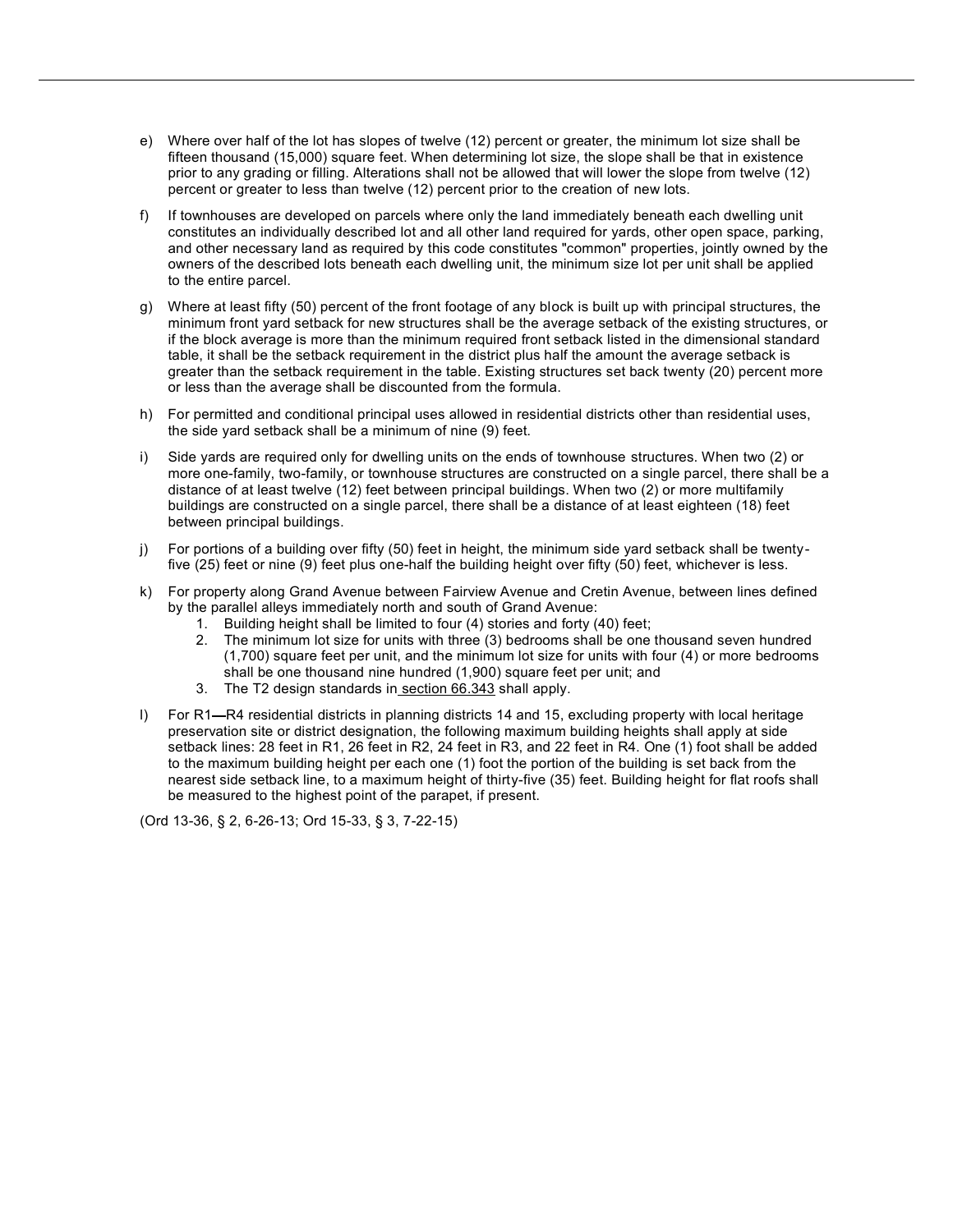# SUMMARY OF USES ALLOWED IN SAINT PAUL TRADITIONAL NEIGHBORHOOD ZONING DISTRICTS

### T1 Traditional Neighborhood

One-, two- and multiple-family dwelling Most other RM2 uses Live-work unit Mixed residential and commercial use College, university, trade school, arts school Fraternal organization, lodge hall Museum Noncommercial recreation Utility/public service building\* Artist and photographer studio Business office, bank, insurance, real estate office Professional office, medical clinic Post office, photocopying Service businesses e.g. watch and shoe repair, tailor shop, barber, beauty shop Coffee shop, tea house\* Bed and breakfast

### T2 Traditional Neighborhood

All T1 uses Hospital\*, veterinary clinic General retail, grocery, bakery, liquor store\* Drive through sales and services\* Laundromat, dry cleaning (retail outlet) Mortuary, funeral home Service business with a showroom or workshop\* Tattoo shop, tobacco products shop\* Restaurant\*, catering Hotel, inn Health club, indoor recreation\* Theater, assembly hall\* Auto convenience market, service station\* Limited production and processing\* Printing and publishing\*

### T3 Traditional Neighborhood

All T2 uses except drive-through sales/services Parking facility, commercial\*

### T4 Traditional Neighborhood

Most T3 uses except 1-2 family dwellings, auto convenience market and auto service station

#### \* Conditional uses - May require a Conditional Use Permit (CUP) granted by the Planning Commission.

Note: THIS IS NOT A COMPLETE LIST OR LEGAL DOCUMENT. For simplicity and readability, it departs from legal and technical language of the Saint Paul Zoning Code and other applicable regulations. For more detailed information, search for "City Zoning Code" on www.StPaul.gov and navigate to chapters 60 through 69.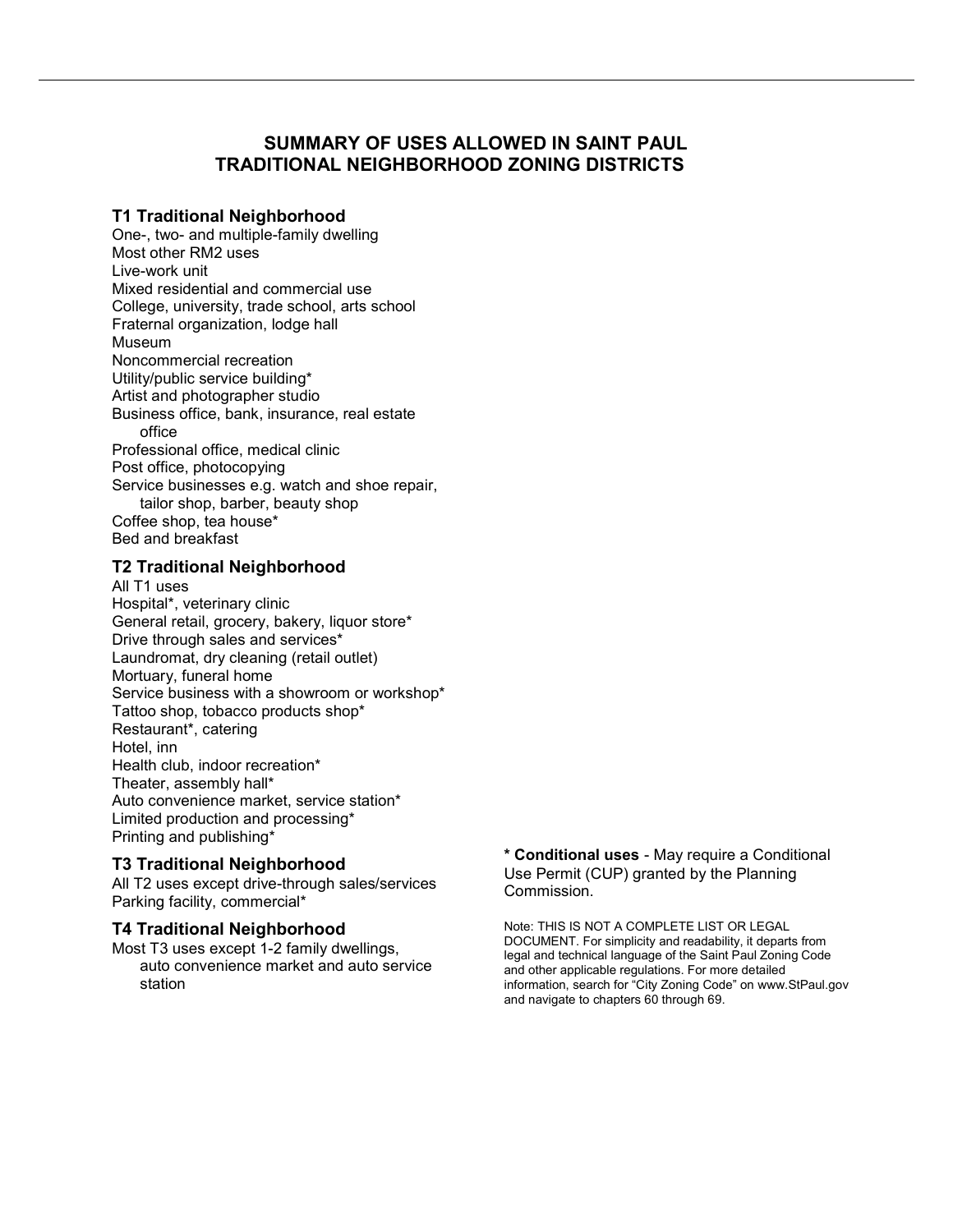### DIMENSIONAL STANDARDS FOR TRADITIONAL NEIGHBORHOOD ZONING DISTRICTS [Sec. 66.331]

Table 66.331, Traditional Neighborhood District Dimensional Standards, sets forth density and dimensional standards that are specific to traditional neighborhood districts. These standards are in addition to the provisions of chapter 63, regulations of general applicability. Where an existing building does not conform to the following requirements, the building may be expanded without fully meeting the requirements as long as the expansion does not increase the nonconformity.

| <b>Building Type by</b>               | <b>Density</b>                                                                                 | Lot Size Minimum                |                        | <b>Building</b> |                             | <b>Yard Setbacks (feet)</b>     |                     |                           |
|---------------------------------------|------------------------------------------------------------------------------------------------|---------------------------------|------------------------|-----------------|-----------------------------|---------------------------------|---------------------|---------------------------|
| <b>Zoning District</b>                |                                                                                                | (per unit)                      |                        | Height (feet)   |                             |                                 |                     |                           |
|                                       | Min.-Max.<br>(a)                                                                               | <b>Area</b><br>(sq. ft.)<br>(a) | <b>Width</b><br>(feet) | Min.            | Max.                        | <b>Front</b><br>(Min.-<br>Max.) | <b>Side</b><br>Min. | <b>Rear</b><br>Min.       |
| $\overline{11}$                       |                                                                                                |                                 |                        |                 |                             |                                 |                     |                           |
| 1-family dwelling                     | $6 - 12$<br>unity/acre (b)                                                                     | 3500(b)                         | $\overline{30}$        | None            | 35(e)                       | $15 - 25$<br>(i)                | (k)                 | $\overline{15}$           |
| 2-family<br>dwelling/townhouse        | $8 - 20$<br>units/acre (b)                                                                     | 2000(b)                         | 20                     | None            | 35(e)                       | $10 - 25$<br>(i)                | (k)                 | 15                        |
| <b>Multifamily</b>                    | $10 - 25$<br>units/acre (b)                                                                    | 1700(b)                         | n/a                    | None            | 35(e)                       | $10 - 25$<br>(i)                | (k)                 | (k)                       |
| Nonresidential/mixed<br>use           | $0.3 - 1.0$ FAR                                                                                | n/a                             | n/a                    | None            | 35(e)                       | $0 - 25$                        | (k)                 | (k)                       |
| $\overline{12}$                       |                                                                                                |                                 |                        |                 |                             |                                 |                     |                           |
| 1-family dwelling                     | $6 - 12$<br>unity/acre (b)                                                                     | 3500(b)                         | 30                     | None            | $\overline{35}$ (e)         | $15 - 25$<br>(i)                | (k)                 | $\overline{15}$           |
| 2-family<br>dwelling/townhouse        | $8-20$<br>units/acre (b)                                                                       | 2000(b)                         | 20                     | None            | $\overline{35}$ (e)         | $10 - 25$<br>(i)                | (k)                 | $\overline{15}$           |
| <b>Multifamily</b>                    | FAR as for<br>mixed use                                                                        | n/a                             | n/a                    | None            | $\overline{35}$ (e)<br>(f)  | $10 - 25$<br>(i)                | (k)                 | $\overline{(\mathsf{k})}$ |
| Nonresidential or mixed<br>use        | 0.3-2.0 FAR<br>with surface<br>parking and<br>0.3-3.0 FAR<br>with<br>structured<br>parking (c) | n/a                             | n/a                    | None            | $\overline{35}$ (e)<br>(f)  | $0-10(j)$                       | (k)                 | (k)                       |
| T <sub>3</sub>                        |                                                                                                |                                 |                        |                 |                             |                                 |                     |                           |
| 1-family dwelling                     | 8-12 units                                                                                     | 3500 <sub>(b)</sub>             | 30                     | 25              | 35(e)                       | $15 - 25$<br>(i)                | (k)                 | 15                        |
| 2-family<br>dwelling/townhouse        | 10-20 units                                                                                    | 2000(b)                         | $\overline{20}$        | $\overline{25}$ | $\overline{35}$ (e)         | $10 - 25$<br>(i)                | (k)                 | 15                        |
| <b>Multifamily</b>                    | 0.5-3.0 FAR<br>(d)                                                                             | n/a                             | n/a                    | 25              | $45(e)$ ,<br>$(g)$ . (I)    | $10 - 25$<br>(i)                | (k)                 | $\overline{(\mathsf{k})}$ |
| Nonresidential or mixed<br>use        | $0.5 - 3.0$ FAR<br>9d)                                                                         | n/a                             | n/a                    | $\overline{25}$ | 55 (e),<br>$(g)$ , $(I)$    | $0-10$ (j)                      | (k)                 | (k)                       |
| $\overline{14}$<br><b>Multifamily</b> | 0.5 min. FAR                                                                                   | n/a                             |                        |                 |                             |                                 |                     |                           |
|                                       | (d)                                                                                            |                                 | n/a                    | 25              | 75 (e),<br>(h)              | $10 - 25$<br>(i)                | (k)                 | (k)                       |
| Nonresidential or mixed<br>use        | 0.5 min. FAR<br>(d)                                                                            | n/a                             | n/a                    | $\overline{25}$ | $\overline{75}$ (e),<br>(h) | $0-10$ (j)                      | (k)                 | (k)                       |
| Min. - Minimum                        | Max. - Maximum                                                                                 |                                 | FAR - Floor Area Ratio |                 | n/a - not applicable        |                                 |                     |                           |

Notes to table 66.331, traditional neighborhood district dimensional standards:

a) In calculating the area of a lot that adjoins a dedicated public alley, for the purpose of applying minimum lot area and maximum density requirements, one-half the width of such alley adjoining the lot shall be considered part of the lot. The minimum FAR applies to new buildings. The minimum FAR does not apply to the creation or reconfiguration of lots, or to removal of buildings. For a new building on a zoning lot where an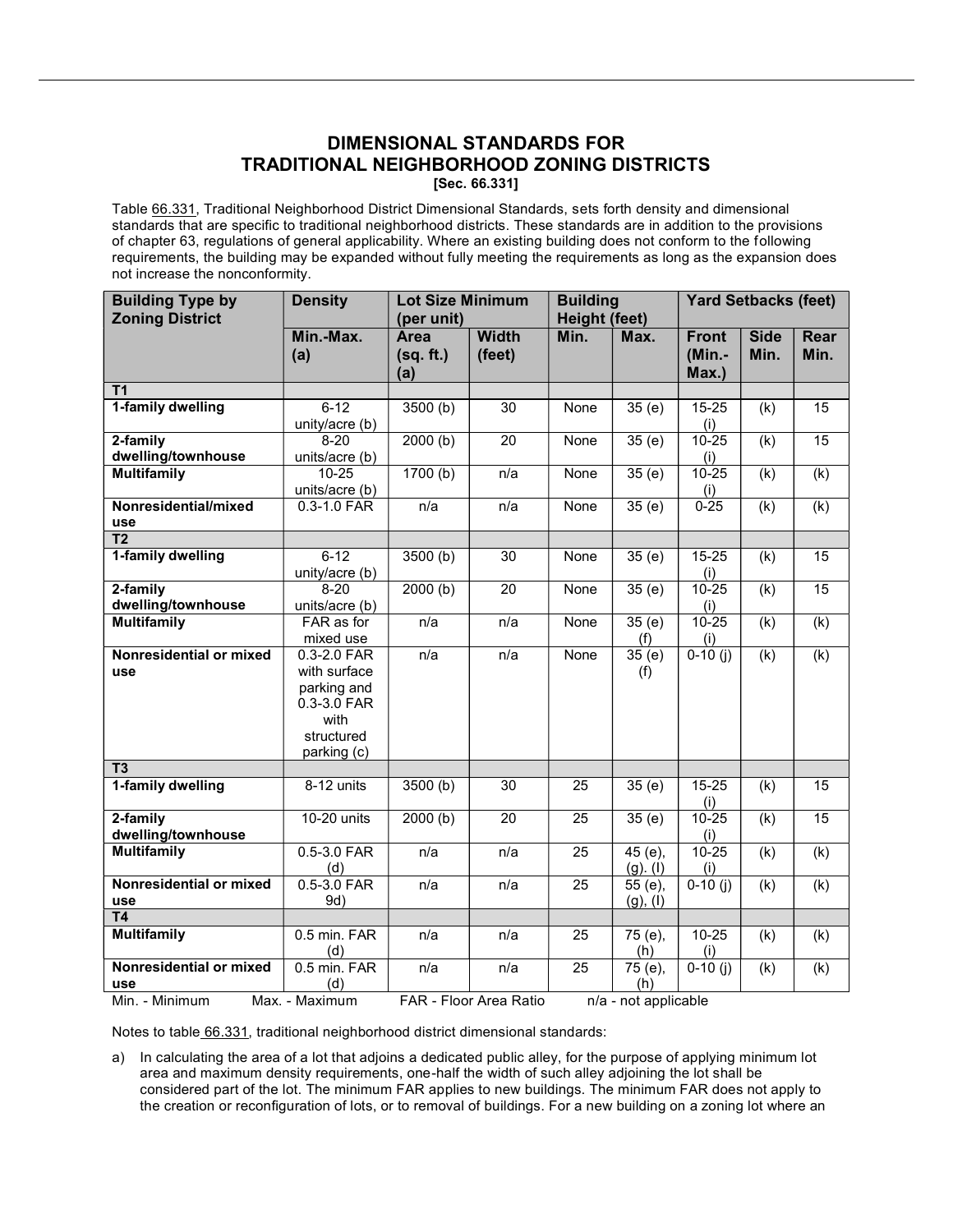existing building will remain, or where the new building and its associated parking and landscaping will cover only part of the site and leave the rest of the site open for an additional building, minimum FAR may be calculated based on the area of the site covered by the new building and its associated parking and landscaping. Public gathering areas, landscaped areas at least twenty (20) feet wide preserved for future development between the public right-of-way and parking, and land dedicated to the city as public right-ofway may be approved by the planning administrator as counting toward meeting the minimum FAR.

b) Units per acre is calculated based on net acreage. Density based on units per acre must be calculated for parcels of an acre or more in size. For smaller parcels, the maximum number of units may be calculated based upon minimum lot size per unit.

In calculating the area of a lot for the purpose of applying lot area and density requirements, the lot area figure may be increased by three hundred (300) square feet for each parking space (up to two parking spaces per unit) within a multiple-family structure or otherwise completely underground. Parking spaces within an above-ground parking structure, except for those on the top level, may also be used for this lot area bonus. The maximum number of units possible on a lot using this lot area bonus can be calculated using the formula  $X = L \div (A - 600)$ , where  $X =$  maximum units allowed, L = lot area in square feet, and A = required lot area per unit in square feet. A site plan showing parking layout and dimensions shall be required when applying for this lot area bonus.

- c) Floor area ratio (FAR) shall be prorated upon the percentage of required parking that is provided as structured parking. A minimum FAR of 0.5 is required in light rail station areas. Thirty (30) percent of the floor area of structured parking within, above, or below the principal structure may be counted toward meeting the minimum FAR.
- d) 1.0-3.0 FAR in light rail station areas for lots more than twenty-five thousand (25,000) square feet in area, with no maximum FAR in T4. The floor area of structured parking above or below space used for principal uses, up to an amount equal to the floor area of the principal uses, may be counted toward meeting the minimum FAR. For lots more than twenty-five thousand (25,000) square feet partly in a light rail station area, minimum FAR shall be prorated upon the percentage of the lot in a light rail station area.
- e) Except in the river corridor overlay district, height of structures may exceed the maximum if set back from side and rear setback lines a distance equal to additional height. Structures shall be no more than twentyfive (25) feet high along side and rear property lines abutting RL-RT2 residential districts; structures may exceed this twenty-five (25) foot height limit if stepped back from side and rear property lines a distance equal to the additional height.
- f) A maximum height of forty-five (45) feet may be permitted with a conditional use permit.
- g) Except in the river corridor overlay district and within light rail station areas between Lexington Parkway and Marion Street, a maximum height of ninety (90) feet may be permitted with a conditional use permit. Structures shall be stepped back one (1) foot from all setback lines for every two and one-half (2½) feet of height over seventy-five (75) feet. A shadow study may be required for a conditional use permit application to help determine the impact of the additional height.
- h) Additional height may be permitted with a conditional use permit. Structures shall be stepped back one (1) foot from all setback lines for every two and one-half (2½) feet of height over seventy-five (75) feet. A shadow study may be required for a conditional use permit application to help determine the impact of the additional height.
- i) Where at least fifty (50) percent of the front footage of the block is built up with principal structures, the minimum front yard setback for new structures shall be the average setback of the existing structures, or the normal setback requirement in the district plus half the amount the average setback is greater than the normal setback requirement, whichever is less. Existing structures set back twenty (20) percent more or less than the average shall be discounted from the formula. The minimum front yard setback shall not exceed the maximum front yard setback requirement. Sixty (60) percent of the front facade must fall within the maximum setback. For local heritage preservation sites, the standard may be modified to comply with the preservation program and design review guidelines.
- j) For properties fronting on University Avenue between Marion and Emerald Streets a minimum four (4) foot front yard setback is required. The four (4) foot setback shall be either landscaped or paved. If paved (preferred), the property owner may provide a permanent easement to the City to provide additional sidewalk space. An additional six (6) feet may be added to provide an outdoor activity zone, pedestrian seating or amenities, resulting in a building setback of ten (10) feet. For local heritage preservation sites, the standard may be modified to comply with the preservation program and design review guidelines.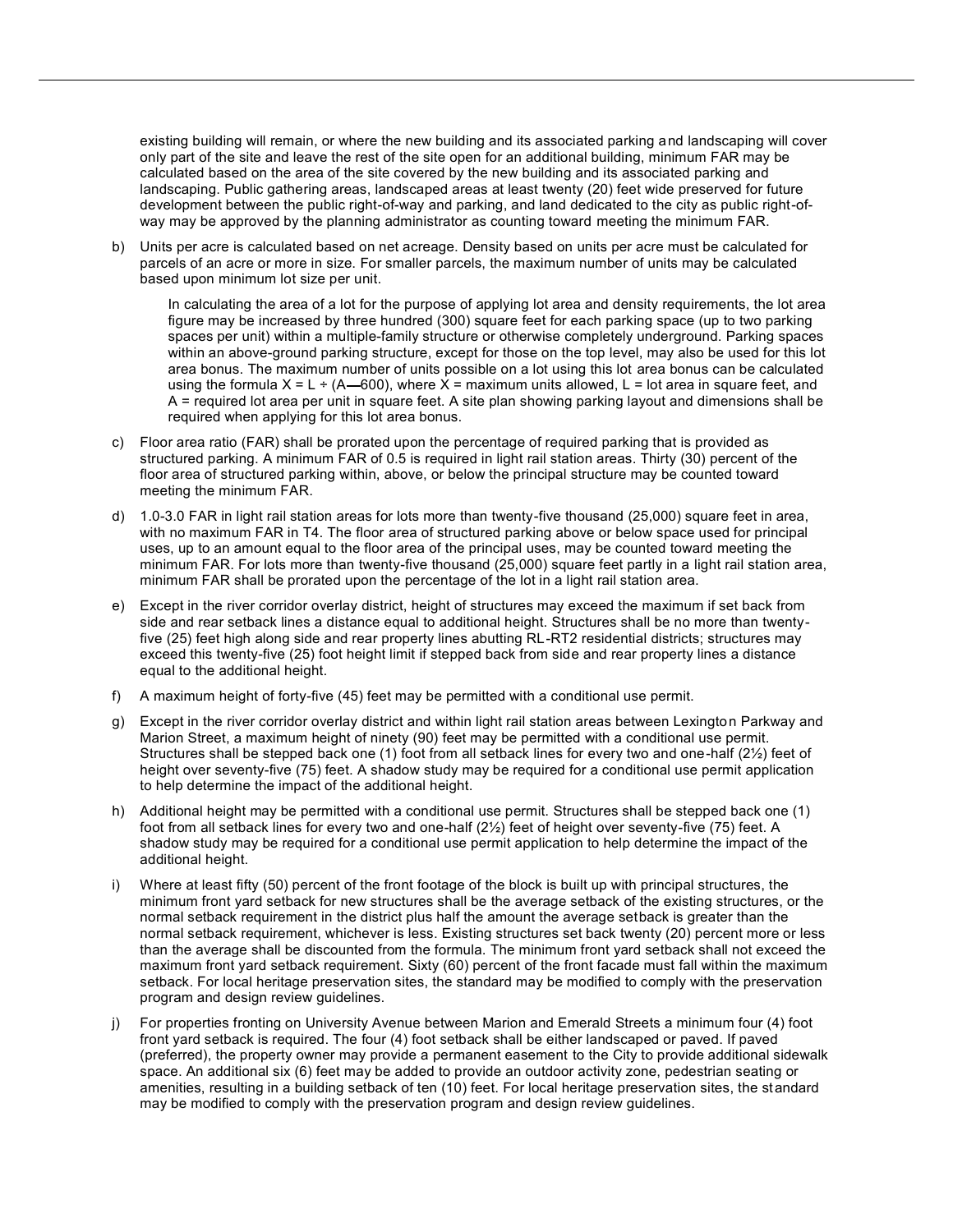- k) No side or rear yards are required along the interior lot lines except as otherwise specified in the building code; provided, that if walls of structures facing such interior lot lines contain windows or other openings, yards of not less than six (6) feet shall be provided. Side and rear yards of at least six (6) feet shall be required when a nonresidential use adjoins a side yard of a residential property. These setback requirements from interior lot lines shall be waived when an easement agreement is recorded as to the affected properties. Proof of such recorded easement shall be provided at the time of application for a building permit. The recording of the easement agreement shall be interpreted to mean that the following intents and purposes of these setback requirements are met: adequate supply of light and air to adjacent property; sufficient space for maintenance of the building from the same lot; and prevention of damage to adjoining property by fire or runoff from roofs. The setback shall be a minimum of thirteen (13) feet from the centerline of an adjoining alley.
- l) For the T3M Upper Landing area bounded by Chestnut Street, Spring Street, Smith Avenue and the Mississippi River, a maximum height of sixty-five (65) feet may be permitted without a conditional use permit, and a maximum height of one hundred (100) feet may be permitted with a conditional use permit, provided that such developments, to the extent reasonably possible, follow the design guidelines of the "Sustainable Decisions Guide for City Facilities" or other sustainable development guidelines. For the T3M Victoria Park area generally bounded by W. 7th Street, Otto Avenue, Shepard Road and Montreal Way, a maximum height of seventy-five (75) feet may be permitted with a conditional use permit. For the T3M West Side Flats area generally bounded by Wabasha Street, Plato Boulevard, Robert Street, and the Mississippi River, the maximum permitted building heights shall be as shown on Figure 5.4 of the West Side Flats Master Plan and Development Guidelines adopted by the city council on June 10, 2015; for the parcels on the northeast and northwest corners of Robert Street and Plato Boulevard, a maximum height of seventy-five (75) feet may be permitted without a conditional use permit, and a maximum height of ninety (90) feet may be permitted with a conditional use permit. A shadow study and/or view analysis shall accompany the conditional use permit application to help determine the impact of the additional height.

(Ord. No. 11-27, § 1, 4-20-11; Ord 14-12, § 2, 6-4-14; Ord 15-5, § 3, 2-5-15; Ord 15-20, § 2, 6-10-15)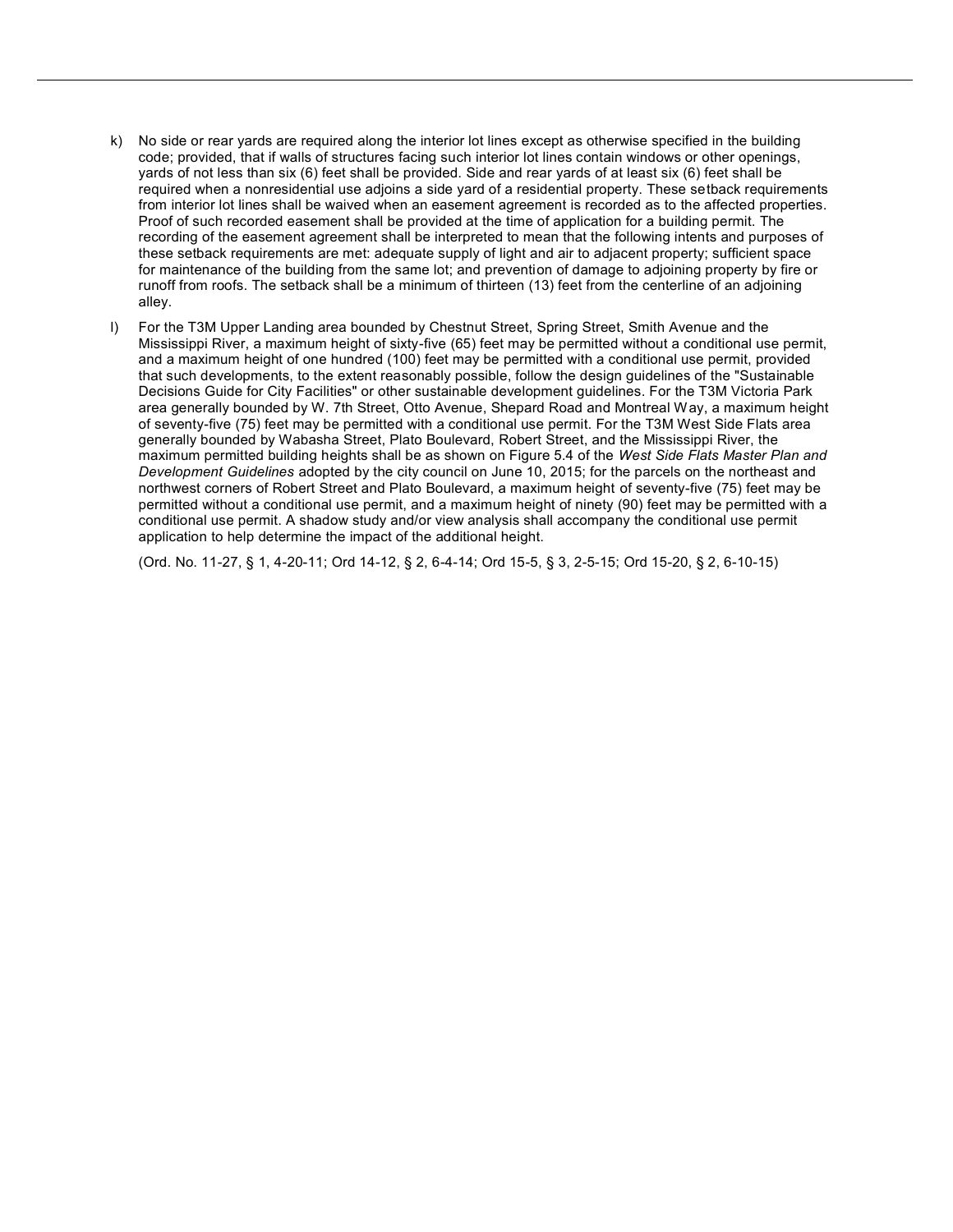# SUMMARY OF USES ALLOWED IN SAINT PAUL COMMERCIAL ZONING DISTRICTS

#### OS Office-Service

Multiple-family dwelling, home occupation Mixed residential and commercial use Community residential facility, human service Day care, school, library, park, church College, university, trade school, arts school Noncommercial recreation Utility/public service building\* Artist and photography studio Business office, bank, insurance, real estate office Professional office, medical clinic Drive-through sales and services\* Service businesses, e.g. shoe repair, tailor, barber

### B1 Local Business

Most OS uses (not multiple-family dwelling) General retail, grocery store, bakery, liquor store Laundromat, dry cleaning (retail outlet) Post office Coffee shop/tea house\*, carry-out restaurant Bed and breakfast

### B2 Community Business

All B1 uses Community residential facility\* Veterinary clinic Service businesses with a showroom or workshop, e.g. contractor, painter, appliance repair Tattoo shop, tobacco products shop Restaurant, catering, coffee kiosk Private hall, club, health club, indoor recreation\*

Theater, bingo hall\*, assembly hall Auto convenience market, service station\* Mail order house\*, printing/publishing\*

### B3 General Business

All B2 uses **Hospital** Business sales/services, package delivery service Alternative financial establishment\*, pawn shop\* Dry cleaning, commercial laundry Greenhouse\*, outdoor commercial use\* Mortuary, funeral home Hotel, inn, motel Adult use\* Auto repair\*, auto sales (outdoor\* indoor) car wash\* Bus/railroad passenger station, helistop\* Finishing shop, limited production and processing Wholesaling (no outside storage, <15,000 sq. ft.)

### B4 Central Business

Most B3 uses except auto and outdoor uses Multiple-family dwelling Indoor auto sales Commercial parking facility

### B5 Central Business-Service

All B4 uses Overnight shelter Public utility heating or cooling plant Auto convenience market, service station, repair Finishing shop, limited production and processing Warehousing, wholesaling

\* Conditional uses - May require a Conditional Use Permit (CUP) granted by the Planning Commission.

Note: THIS IS NOT A COMPLETE LIST OR LEGAL DOCUMENT. For simplicity and readability, it departs from legal and technical language of the Saint Paul Zoning Code and other applicable regulations. For more detailed information, search for "City Zoning Code" on www.StPaul.gov and navigate to chapters 60 through 69.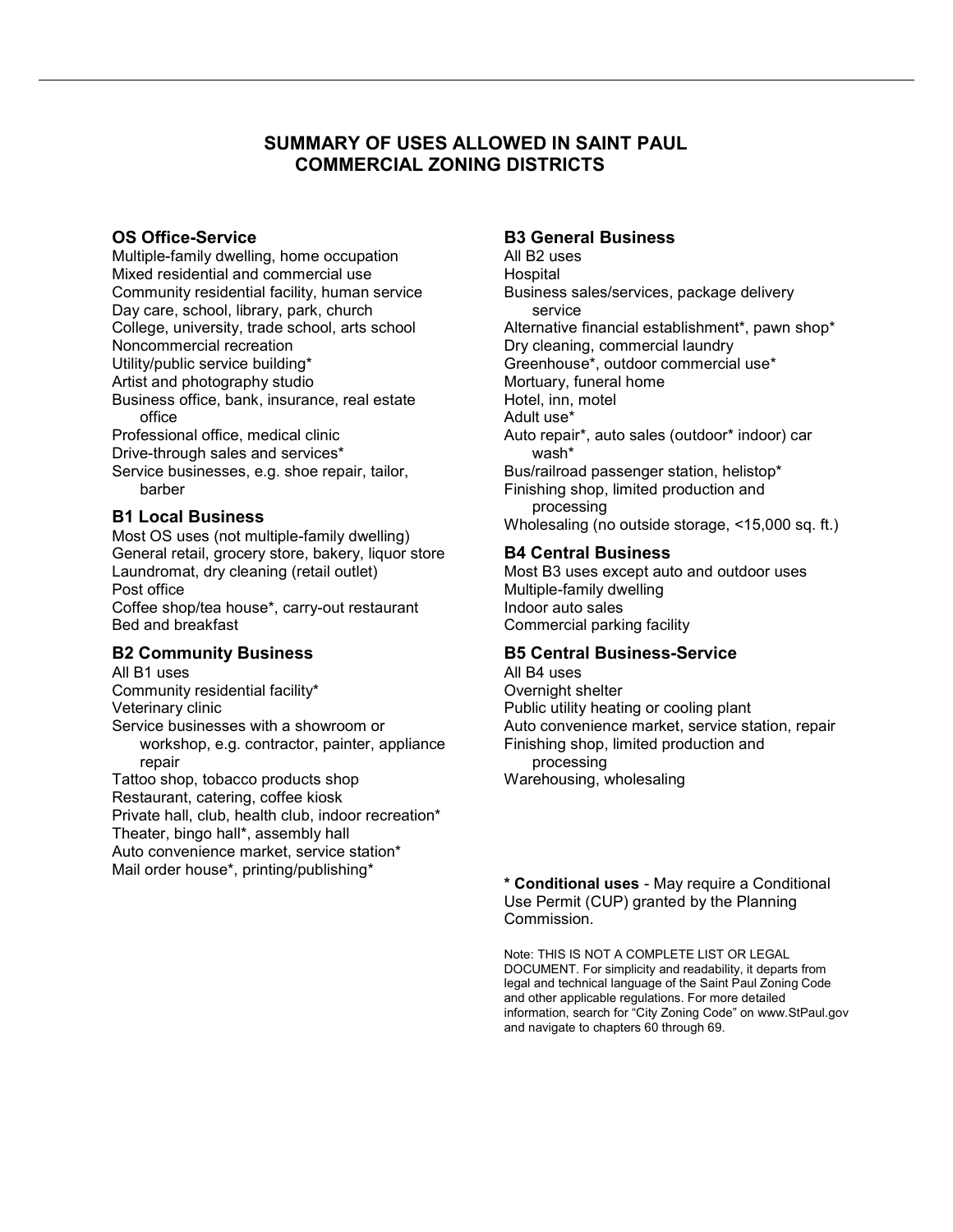### DIMENSIONAL STANDARDS FOR COMMERCIAL ZONING DISTRICTS [Sec. 66.431]

Table 66.431, Business District Dimensional Standards, sets forth density and dimensional standards that are specific to business districts. These standards are in addition to the provisions of chapter 63, regulations of general applicability.

| <b>Zoning District</b>                      | <b>Floor Area Ratio</b><br>(FAR) | <b>Height</b><br><b>Maximum</b> |             | <b>Yard Setbacks Minimum</b><br>(feet) |              |               |
|---------------------------------------------|----------------------------------|---------------------------------|-------------|----------------------------------------|--------------|---------------|
|                                             | <b>Maximum</b>                   | <b>Stories</b>                  | Feet        | <b>Front</b>                           | <b>Side</b>  | Rear          |
| OS office-service                           | 1.0                              | 3(a)                            | 30(a)       | $15(b)$ , (d)                          | 6            | $(e)$ , $(f)$ |
| <b>B1 local business</b>                    | 1.0                              | 3                               | 30          | 15(b), (d)                             | 6            | $(e)$ , $(f)$ |
| <b>BC community business</b><br>(converted) | (g)                              | 3(a)                            | 30(a)       | 25 <sub>(c)</sub>                      | 4            | 25            |
| <b>B2 community business</b>                | 2.0                              | (a)                             | 30(a)       | 0(d), (f)                              | (e)          | $(e)$ , $(f)$ |
| <b>B3 general business</b>                  | 2.0                              | (a)                             | 30(a)       | 0(d)                                   | (e)          | $(e)$ , $(f)$ |
| <b>B4 central business</b>                  | 8.0(h)                           | no limit                        | no<br>limit | $\Omega$                               | $\mathbf{0}$ | 0(f)          |
| <b>B5 central business-service</b>          | 5.0(h)                           | no limit                        | no<br>limit | $\Omega$                               | $\mathbf{0}$ | 0(f)          |

Notes to table 66.431, business district dimensional standards:

- a) The height of the structure may exceed the maximum building height allowed in the district, provided the structure is set back from all setback lines a distance equal to the height which said structure exceeds the maximum building height allowed in the district.
- b) Off-street parking shall be permitted to occupy a required front yard provided that the off-street parking area, exclusive of access driveways, shall be set back a minimum distance of six (6) feet from any street right-of-way and meet the setback requirements ofsection 66.431(d).
- c) Since BC zoned property has a residential character, buildings shall maintain a twenty-five-foot front setback or meet the requirements of section 66.231(g).
- d) On those lots or parcels, or portions of lots or parcels, which adjoin a right-of-way line of a parkway, the required setbacks from the parkway right-of-way line shall be equal to that required for residential uses in effect along the parkway right-of-way or twenty-five (25) feet, whichever is greater. The following parkways and portions of parkways are excluded from this setback requirement: Ford Parkway (from Kenneth Street to Finn Street and north side between Finn Street and Mississippi River Boulevard), Gannon Road, and Lexington Parkway (from Pierce Butler Route to the nearest Burlington Northern Railroad tracks).
- e) No side or rear yards are required along the interior lot lines of the district, except as otherwise specified in the building code; provided, that if walls of structures facing such interior lot lines contain windows or other openings, yards of not less than six (6) feet shall be provided. Side and rear yards of at least six (6) feet shall be required when a business district adjoins a side yard in an adjacent residence district. These setback requirements from interior lot lines shall be waived when an easement agreement is recorded as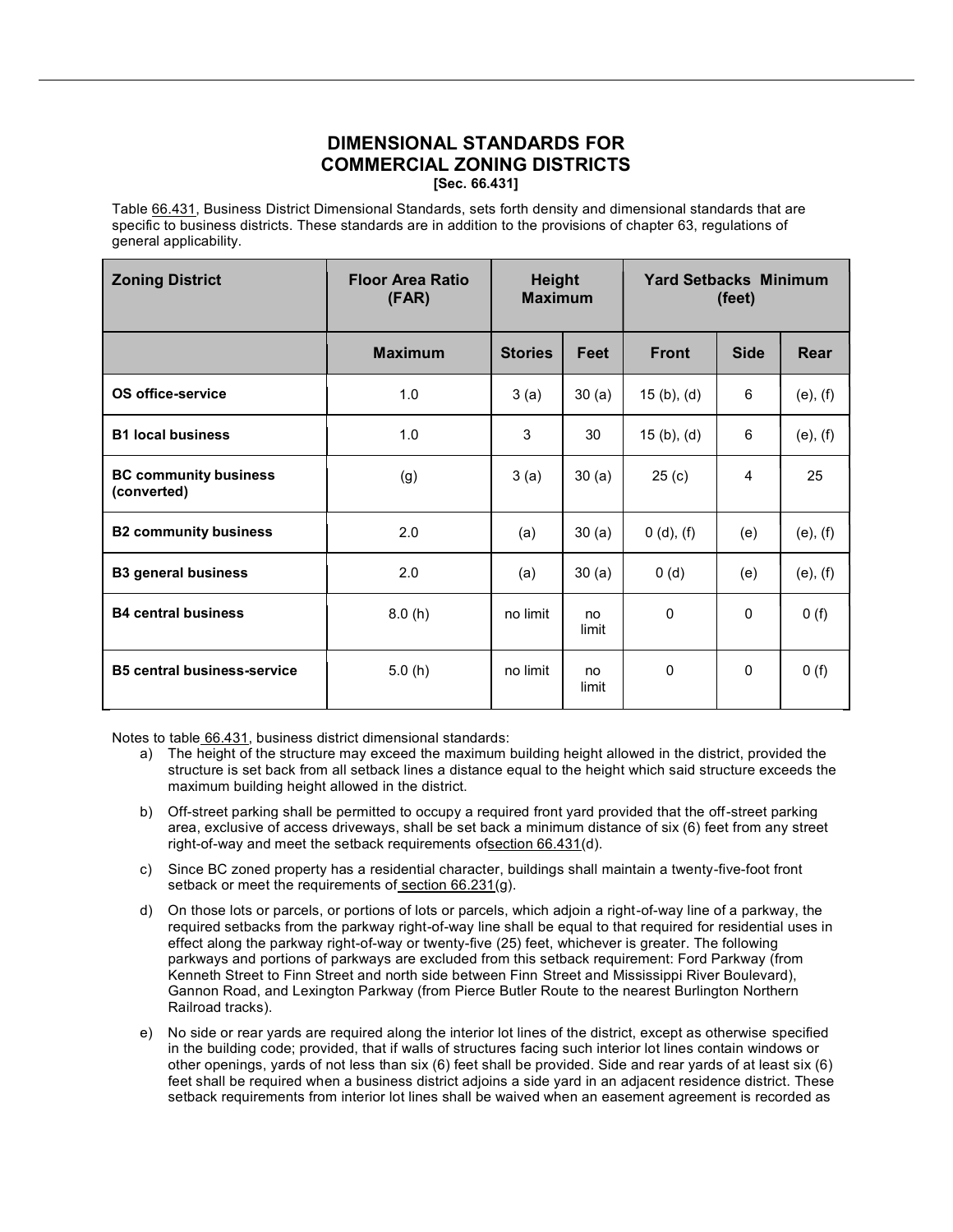to the affected properties. Proof of such recorded easement shall be provided at the time of application for a building permit. The recording of the easement agreement shall be interpreted to mean that the following intents and purposes of these setback requirements are met: adequate supply of sunlight and air to adjacent property; sufficient space for maintenance of the building from the same lot; and prevention of damage to adjoining property by fire or runoff from roofs.

- f) Off-street loading space shall be provided in the rear yard in accordance with the requirements of section 63.400.
- g) In the BC community business (converted) district, principal structures shall not cover more than thirtyfive (35) percent of any zoning lot, and residential buildings shall meet the minimum lot size per unit requirements of section 66.231 for the RM2 multiple-family residential district.
- h) Floor area bonuses, which encourage certain building features which produce public benefits, shall be granted as follows:

| <b>Building</b><br><b>Feature</b>                     | <b>Unit of Feature</b><br><b>Upon Which</b><br><b>Bonus is Based</b>      | <b>Square Feet of Bonus Floor Area per</b><br><b>Unit of Feature</b> | <b>Maximum Bonus</b><br>(Percent of Basic<br><b>Allowable Gross</b><br>Floor Area) |     |
|-------------------------------------------------------|---------------------------------------------------------------------------|----------------------------------------------------------------------|------------------------------------------------------------------------------------|-----|
|                                                       | <b>B-4 Central</b><br><b>Business District</b><br><b>Service District</b> |                                                                      |                                                                                    |     |
| 1 Setback<br>from street                              | Each square foot of<br>setback area<br>(minimum setback of<br>$10$ feet)  | 10                                                                   | 7                                                                                  | 20% |
| 2 Arcade                                              | Each square foot of<br>arcade area                                        | 7                                                                    | 4                                                                                  | 15% |
| 3 Plaza                                               | Each square foot of<br>plaza area                                         | 7                                                                    | 5                                                                                  | 15% |
| 4 Setback<br>from side lot<br>line                    | Each square foot of<br>side setback area                                  | 5                                                                    | 3                                                                                  | 15% |
| 5 Lower<br>coverage<br>above 4 <sup>th</sup><br>floor | Each square foot of<br>building setback from<br>floor below               | 3                                                                    | 2                                                                                  | 10% |

Table 66.431 (f). Business District Floor Area Bonuses

For the purpose of this bonus provision, an arcade and plaza shall be defined as follows:

Arcade. An "arcade" is a continuous area open to a street or to a plaza, which is open and unobstructed to a height of not less than twelve (12) feet, is accessible to the public at all times, and either:

- 1) Adjoins a front lot line or a plaza boundary, is not less than ten (10) feet or more than thirty (30) feet in depth (measured perpendicular to the front lot line or plaza boundary which it adjoins), and extends for the full length of, or forty (40) feet along, such front lot line or plaza boundary, whichever is the lesser distance; or
- 2) On a corner lot, is bounded on two (2) sides by the two (2) intersecting street lines, and has an area of not less than five hundred (500) square feet and a minimum dimension of ten (10) feet.

Such an arcade shall not at any point be above the level of the sidewalk or plaza which it adjoins, whichever is higher. Any portion of an arcade occupied by building columns shall be considered to be part of the area of the arcade for purposes of computing a floor area bonus.

Plaza. A "plaza" is an open area accessible to the public at all times, which is either:

1) A continuous open area along a front lot line, not less than ten (10) feet deep (measured perpendicular to the front lot line), with an area of not less than five hundred fifty (550) square feet, and extending for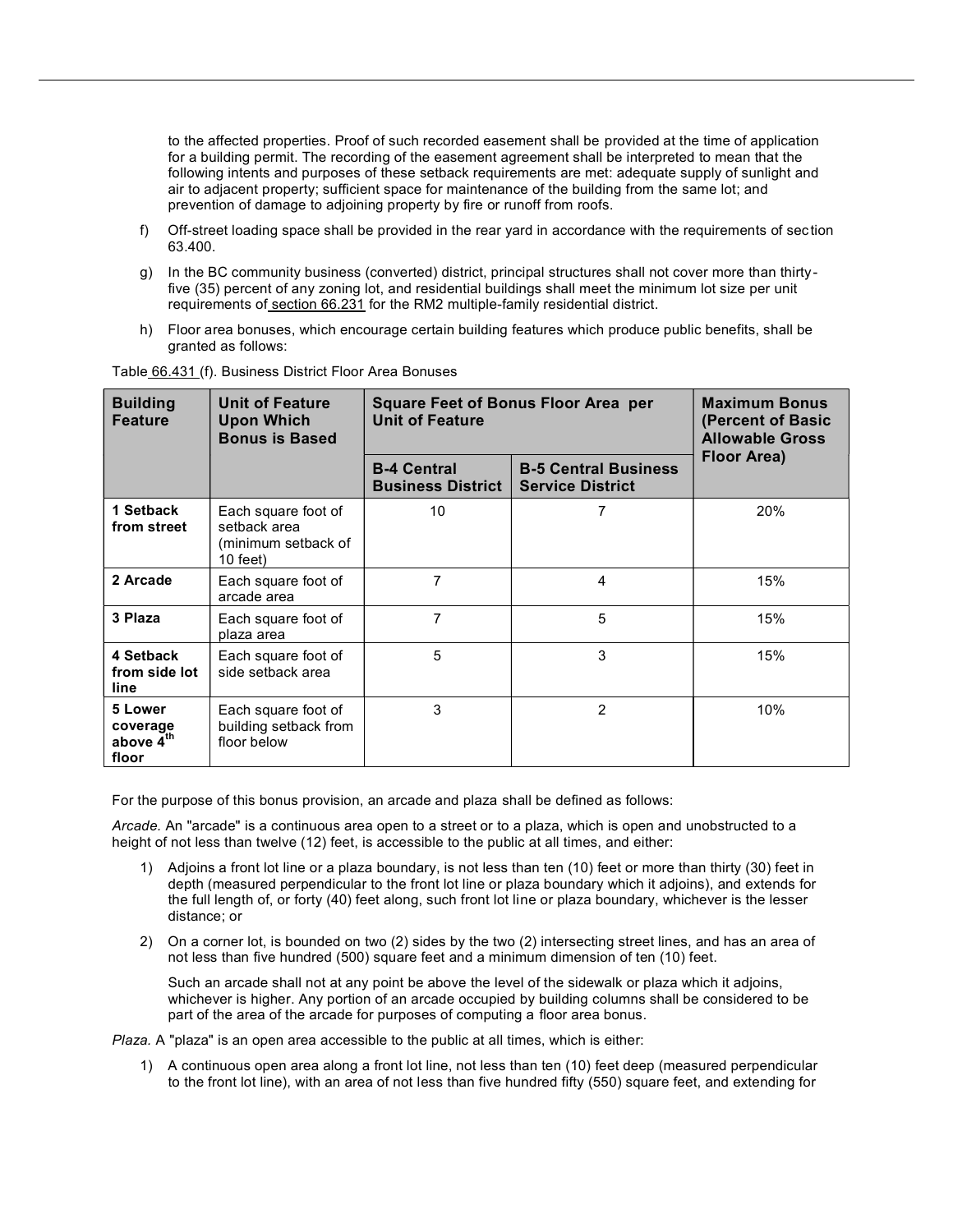its entire depth along the full length of such front lot line or for a distance of at least forty (40) feet thereof, whichever is the lesser distance; or

- 2) A continuous open area on a through lot, extending from street to street and not less than forty (40) feet in width, measured perpendicular to the nearest side lot line; or
- 3) On a corner lot, an open area of not less than three hundred fifty (350) square feet, which is bounded on two (2) sides by the two (2) intersecting street lines and which has a minimum dimension of ten (10) feet; or
- 4) An open area of not less than four thousand (4,000) square feet, with a minimum dimension of forty (40) feet, which is bounded on one side by a front lot line or which is connected to the street by means of an arcade or by an open area of not less than thirty (30) feet wide.

Except for an open area as set forth in item (4) above, no portion of such an open area which is bounded on all sides, except for one opening, by either building walls, or building walls and a side lot line, shall be considered part of the plaza, unless the opening of such portion is at least forty (40) feet in width.

A plaza shall not at any point be more than five (5) feet above the curb level of the nearest adjoining street, and shall be unobstructed from its lowest level to the sky, except for those obstructions permitted by the planning commission.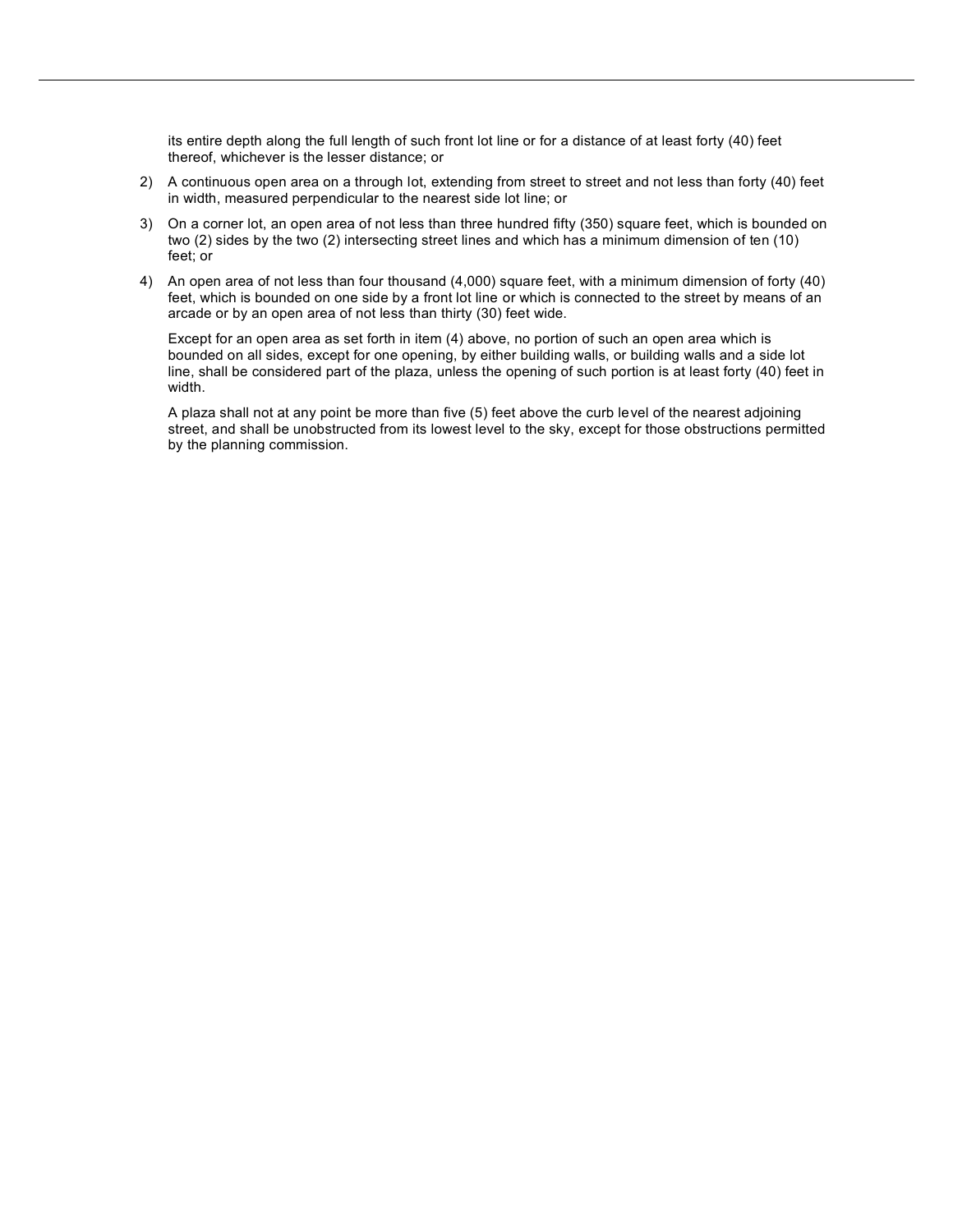## SUMMARY OF USES ALLOWED IN SAINT PAUL INDUSTRIAL ZONING DISTRICTS

### IT Transitional Industrial

Most B3 uses except outdoor commercial uses Television/radio/public utility/microwave antennas\* Auto body shop\* Commercial parking facility\* Warehousing, wholesaling, storage facilities Manufacturing from previously prepared materials Brewery, micro and regional Lumber and contractor's yards Research, development and testing laboratory

#### I1 Light Industrial

All B3 and IT uses Overnight shelter Public utility heating or cooling plant Gun shop\*, shooting gallery\* Airport\*, heliport\*, bus garage Railroad yard\*/freight facility Taxi dispatching, maintenance and storage

### I2 General Industrial

All I1 uses Public services and utilities, transportation facilities\*

Intermodal freight yard\*, motor freight terminal\* General industrial, general outdoor processing\* Brewery, national

Hazardous and infectious waste processing\* Mining of sand, gravel, other raw materials\* Salvage yard\*

### I3 Heavy Industrial

Public services and utilities, transportation facilities\*

Intermodal freight yard\*, motor freight terminal\* General industrial, general outdoor processing\* Hazardous/infectious waste processing\* Mining\*, rock crushing\* Petroleum/gasoline tank farm Salvage yard\*, auto body shop

\* Conditional uses - May require a Conditional Use Permit (CUP) granted by the Planning Commission.

Note: THIS IS NOT A COMPLETE LIST OR LEGAL DOCUMENT. For simplicity and readability, it departs from legal and technical language of the Saint Paul Zoning Code and other applicable regulations. For more detailed information, search for "City Zoning Code" on www.StPaul.gov and navigate to chapters 60 through 69.